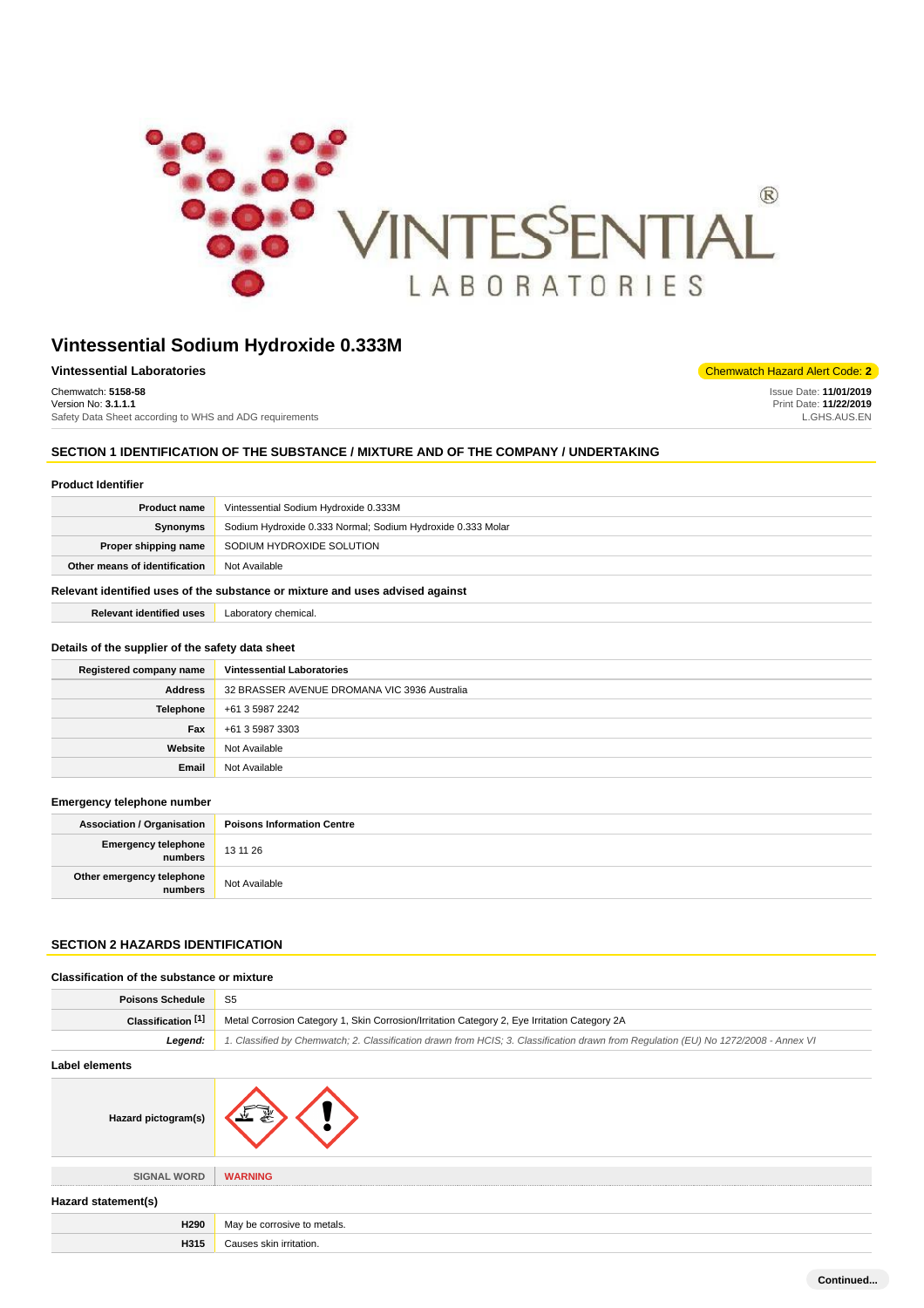**H319** Causes serious eye irritation.

| <b>Precautionary statement(s) Prevention</b> |                                                                            |
|----------------------------------------------|----------------------------------------------------------------------------|
| <b>P234</b>                                  | Keep only in original container.                                           |
| <b>P280</b>                                  | Wear protective gloves/protective clothing/eye protection/face protection. |

## **Precautionary statement(s) Response**

| P321           | Specific treatment (see advice on this label).                                                                                   |
|----------------|----------------------------------------------------------------------------------------------------------------------------------|
| P362           | Take off contaminated clothing and wash before reuse.                                                                            |
| P305+P351+P338 | IF IN EYES: Rinse cautiously with water for several minutes. Remove contact lenses, if present and easy to do. Continue rinsing. |
| P337+P313      | If eye irritation persists: Get medical advice/attention.                                                                        |
| P390           | Absorb spillage to prevent material damage.                                                                                      |
| P302+P352      | IF ON SKIN: Wash with plenty of water.                                                                                           |
| P332+P313      | If skin irritation occurs: Get medical advice/attention.                                                                         |

### **Precautionary statement(s) Storage**

Not Applicable

### **Precautionary statement(s) Disposal**

Not Applicable

## **SECTION 3 COMPOSITION / INFORMATION ON INGREDIENTS**

#### **Substances**

See section below for composition of Mixtures

#### **Mixtures**

| <b>CAS No</b> | %[weight] | Name             |
|---------------|-----------|------------------|
| 1310-73-2     | 1.3       | sodium hvdroxide |
| 7732-18-5     | 98.7      | water            |

# **SECTION 4 FIRST AID MEASURES**

### **Description of first aid measures**

| <b>Eye Contact</b>  | If this product comes in contact with the eyes:<br>Inmediately hold eyelids apart and flush the eye continuously with running water.<br>Ensure complete irrigation of the eye by keeping eyelids apart and away from eye and moving the eyelids by occasionally lifting the upper<br>and lower lids.<br>▶ Continue flushing until advised to stop by the Poisons Information Centre or a doctor, or for at least 15 minutes.<br>Transport to hospital or doctor without delay.<br>▶ Removal of contact lenses after an eye injury should only be undertaken by skilled personnel.                                                                          |
|---------------------|------------------------------------------------------------------------------------------------------------------------------------------------------------------------------------------------------------------------------------------------------------------------------------------------------------------------------------------------------------------------------------------------------------------------------------------------------------------------------------------------------------------------------------------------------------------------------------------------------------------------------------------------------------|
| <b>Skin Contact</b> | If skin contact occurs:<br>Inmediately remove all contaminated clothing, including footwear.<br>Flush skin and hair with running water (and soap if available).<br>▶ Seek medical attention in event of irritation.                                                                                                                                                                                                                                                                                                                                                                                                                                        |
| Inhalation          | If fumes or combustion products are inhaled remove from contaminated area.<br>Lay patient down. Keep warm and rested.<br>▶ Prostheses such as false teeth, which may block airway, should be removed, where possible, prior to initiating first aid procedures.<br>▶ Apply artificial respiration if not breathing, preferably with a demand valve resuscitator, bag-valve mask device, or pocket mask as trained.<br>Perform CPR if necessary.<br>Transport to hospital, or doctor.                                                                                                                                                                       |
| Ingestion           | For advice, contact a Poisons Information Centre or a doctor at once.<br>Urgent hospital treatment is likely to be needed.<br>If swallowed do <b>NOT</b> induce vomiting.<br>► If vomiting occurs, lean patient forward or place on left side (head-down position, if possible) to maintain open airway and prevent aspiration.<br>• Observe the patient carefully.<br>▶ Never give liquid to a person showing signs of being sleepy or with reduced awareness; i.e. becoming unconscious.<br>• Give water to rinse out mouth, then provide liquid slowly and as much as casualty can comfortably drink.<br>Transport to hospital or doctor without delay. |

## **Indication of any immediate medical attention and special treatment needed**

Treat symptomatically.

# **SECTION 5 FIREFIGHTING MEASURES**

### **Extinguishing media**

- Water spray or fog.
- Foam.
- Dry chemical powder.
- $\blacktriangleright$  BCF (where regulations permit).
- ▶ Carbon dioxide.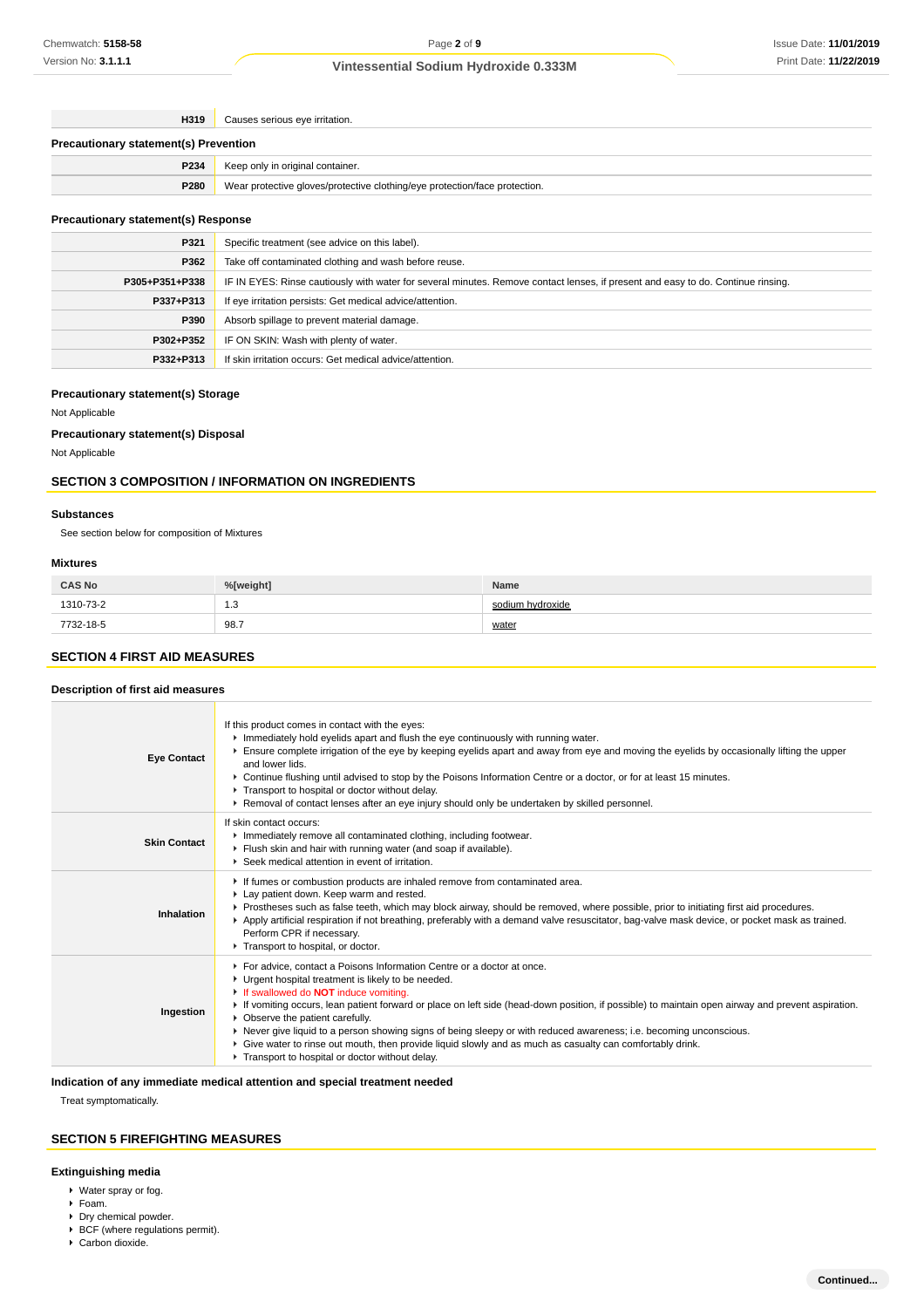## **Special hazards arising from the substrate or mixture**

| <b>Fire Incompatibility</b>    | ► Reacts with aluminium / zinc producing flammable, explosive hydrogen gas                                                                                                                                                                                                                                                                                                                                                                                                                                                                     |  |
|--------------------------------|------------------------------------------------------------------------------------------------------------------------------------------------------------------------------------------------------------------------------------------------------------------------------------------------------------------------------------------------------------------------------------------------------------------------------------------------------------------------------------------------------------------------------------------------|--|
| <b>Advice for firefighters</b> |                                                                                                                                                                                                                                                                                                                                                                                                                                                                                                                                                |  |
| <b>Fire Fighting</b>           | Alert Fire Brigade and tell them location and nature of hazard.<br>► Wear full body protective clothing with breathing apparatus.<br>▶ Prevent, by any means available, spillage from entering drains or water course.<br>• Use fire fighting procedures suitable for surrounding area.<br>Do not approach containers suspected to be hot.<br>► Cool fire exposed containers with water spray from a protected location.<br>If safe to do so, remove containers from path of fire.<br>Equipment should be thoroughly decontaminated after use. |  |
| <b>Fire/Explosion Hazard</b>   | • Non combustible.<br>▶ Not considered to be a significant fire risk.<br>Expansion or decomposition on heating may lead to violent rupture of containers.<br>▶ Decomposes on heating and may produce toxic/irritating fumes.<br>May emit acrid smoke.                                                                                                                                                                                                                                                                                          |  |
| <b>HAZCHEM</b>                 | 2R                                                                                                                                                                                                                                                                                                                                                                                                                                                                                                                                             |  |

## **SECTION 6 ACCIDENTAL RELEASE MEASURES**

## **Personal precautions, protective equipment and emergency procedures**

See section 8

### **Environmental precautions**

See section 12

### **Methods and material for containment and cleaning up**

| <b>Minor Spills</b> | • Clean up all spills immediately.<br>Avoid breathing vapours and contact with skin and eyes.<br>► Control personal contact with the substance, by using protective equipment.<br>► Contain and absorb spill with sand, earth, inert material or vermiculite.<br>$\triangleright$ Wipe up.<br>▶ Place in a suitable, labelled container for waste disposal.                                                                                                                                                                                                                                                                                                                                                                                                                                                                            |
|---------------------|----------------------------------------------------------------------------------------------------------------------------------------------------------------------------------------------------------------------------------------------------------------------------------------------------------------------------------------------------------------------------------------------------------------------------------------------------------------------------------------------------------------------------------------------------------------------------------------------------------------------------------------------------------------------------------------------------------------------------------------------------------------------------------------------------------------------------------------|
| <b>Major Spills</b> | ▶ Clear area of personnel and move upwind.<br>Alert Fire Brigade and tell them location and nature of hazard.<br>► Wear full body protective clothing with breathing apparatus.<br>► Prevent, by any means available, spillage from entering drains or water course.<br>Stop leak if safe to do so.<br>Contain spill with sand, earth or vermiculite.<br>► Collect recoverable product into labelled containers for recycling.<br>▶ Neutralise/decontaminate residue (see Section 13 for specific agent).<br>▶ Collect solid residues and seal in labelled drums for disposal.<br>▶ Wash area and prevent runoff into drains.<br>After clean up operations, decontaminate and launder all protective clothing and equipment before storing and re-using.<br>If contamination of drains or waterways occurs, advise emergency services. |

Personal Protective Equipment advice is contained in Section 8 of the SDS.

### **SECTION 7 HANDLING AND STORAGE**

### **Precautions for safe handling**

| Safe handling     | Limit all unnecessary personal contact.<br>▶ Wear protective clothing when risk of exposure occurs.<br>▶ Use in a well-ventilated area.<br>Avoid contact with incompatible materials.<br>▶ When handling, DO NOT eat, drink or smoke.<br>▶ Keep containers securely sealed when not in use.<br>Avoid physical damage to containers.<br>Always wash hands with soap and water after handling.<br>▶ Work clothes should be laundered separately.<br>Use good occupational work practice.<br>▶ Observe manufacturer's storage and handling recommendations contained within this SDS.<br>Atmosphere should be regularly checked against established exposure standards to ensure safe working conditions are maintained.<br>DO NOT allow clothing wet with material to stay in contact with skin |
|-------------------|-----------------------------------------------------------------------------------------------------------------------------------------------------------------------------------------------------------------------------------------------------------------------------------------------------------------------------------------------------------------------------------------------------------------------------------------------------------------------------------------------------------------------------------------------------------------------------------------------------------------------------------------------------------------------------------------------------------------------------------------------------------------------------------------------|
| Other information | Store in original containers.<br>▶ Keep containers securely sealed.<br>Store in a cool, dry, well-ventilated area.<br>Store away from incompatible materials and foodstuff containers.<br>▶ Protect containers against physical damage and check regularly for leaks.<br>▶ Observe manufacturer's storage and handling recommendations contained within this SDS.                                                                                                                                                                                                                                                                                                                                                                                                                             |

### **Conditions for safe storage, including any incompatibilities**

| Suitable container | • Glass container is suitable for laboratory quantities<br>▶ Lined metal can, lined metal pail/ can.<br>• Plastic pail.<br>▶ Polvliner drum.<br>▶ Packing as recommended by manufacturer. |
|--------------------|-------------------------------------------------------------------------------------------------------------------------------------------------------------------------------------------|
|--------------------|-------------------------------------------------------------------------------------------------------------------------------------------------------------------------------------------|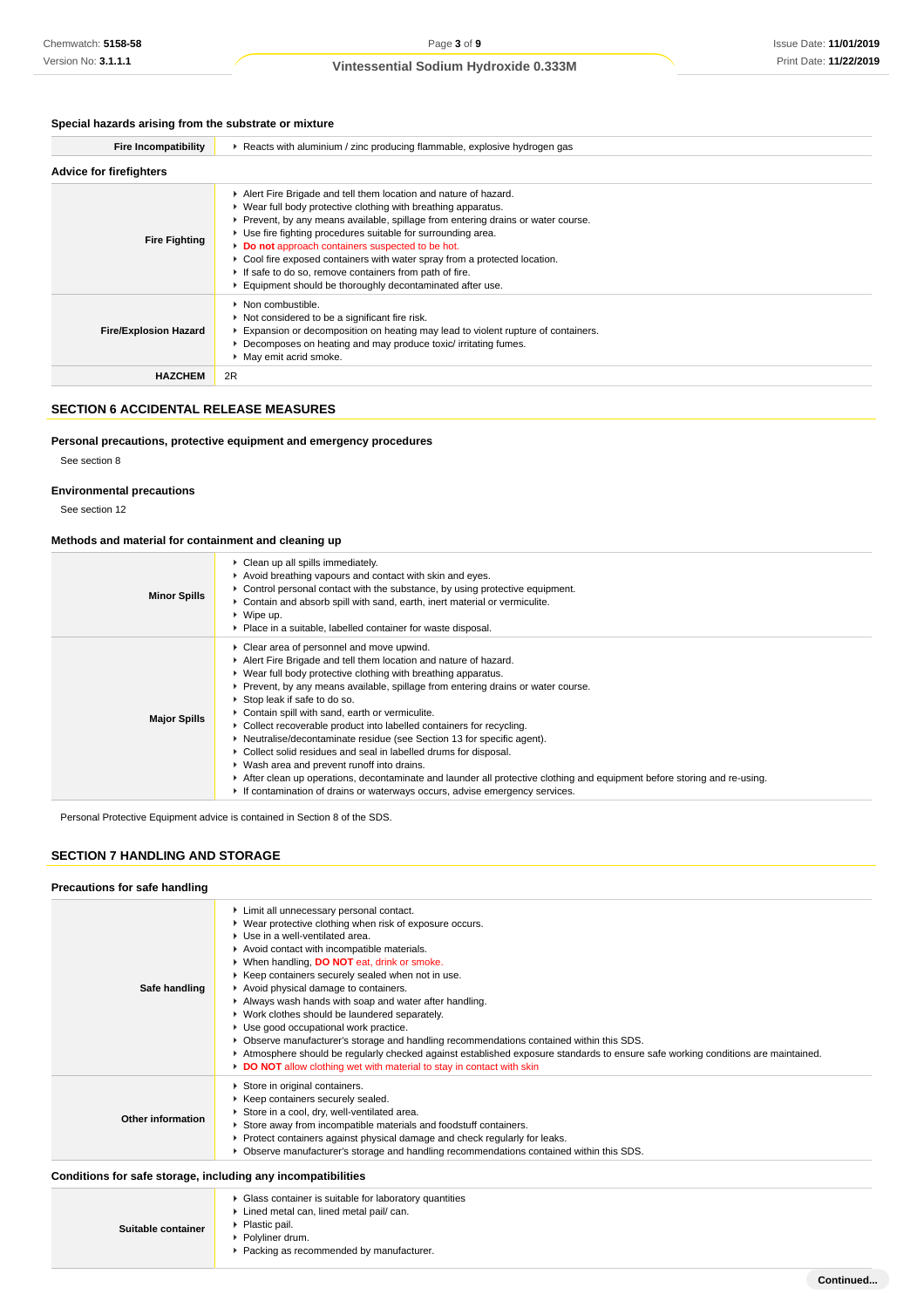Check all containers are clearly labelled and free from leaks.

**Storage incompatibility F** Avoid strong acids, acid chlorides, acid anhydrides and chloroformates.

# **SECTION 8 EXPOSURE CONTROLS / PERSONAL PROTECTION**

## **Control parameters**

## **OCCUPATIONAL EXPOSURE LIMITS (OEL)**

### **INGREDIENT DATA**

| Source                       | Ingredient           | <b>Material name</b> |               | <b>TWA</b>    |               | <b>STEL</b>         | Peak               |               | <b>Notes</b>  |
|------------------------------|----------------------|----------------------|---------------|---------------|---------------|---------------------|--------------------|---------------|---------------|
| Australia Exposure Standards | sodium hydroxide     | Sodium hydroxide     |               | Not Available |               | Not Available       | $2 \text{ mg/m}$ 3 |               | Not Available |
| <b>EMERGENCY LIMITS</b>      |                      |                      |               |               |               |                     |                    |               |               |
| Ingredient                   | <b>Material name</b> |                      | TEEL-1        |               |               | TEEL-2              |                    | TEEL-3        |               |
| sodium hydroxide             | Sodium hydroxide     |                      | Not Available |               |               | Not Available       |                    | Not Available |               |
|                              |                      |                      |               |               |               |                     |                    |               |               |
| Ingredient                   | <b>Original IDLH</b> |                      |               |               |               | <b>Revised IDLH</b> |                    |               |               |
| sodium hydroxide             | $10 \text{ mg/m}$    |                      |               | Not Available |               |                     |                    |               |               |
| water                        | Not Available        |                      |               |               | Not Available |                     |                    |               |               |

### **MATERIAL DATA**

### **Exposure controls**

|                                     | Engineering controls are used to remove a hazard or place a barrier between the worker and the hazard. Well-designed engineering controls can<br>be highly effective in protecting workers and will typically be independent of worker interactions to provide this high level of protection.<br>The basic types of engineering controls are:<br>Process controls which involve changing the way a job activity or process is done to reduce the risk.<br>Enclosure and/or isolation of emission source which keeps a selected hazard "physically" away from the worker and ventilation that strategically<br>"adds" and "removes" air in the work environment. Ventilation can remove or dilute an air contaminant if designed properly. The design of a<br>ventilation system must match the particular process and chemical or contaminant in use.<br>Employers may need to use multiple types of controls to prevent employee overexposure.<br>General exhaust is adequate under normal operating conditions. If risk of overexposure exists, wear SAA approved respirator. Correct fit is<br>essential to obtain adequate protection. Provide adequate ventilation in warehouse or closed storage areas. Air contaminants generated in the<br>workplace possess varying "escape" velocities which, in turn, determine the "capture velocities" of fresh circulating air required to effectively<br>remove the contaminant. |                                  |                                    |  |  |
|-------------------------------------|---------------------------------------------------------------------------------------------------------------------------------------------------------------------------------------------------------------------------------------------------------------------------------------------------------------------------------------------------------------------------------------------------------------------------------------------------------------------------------------------------------------------------------------------------------------------------------------------------------------------------------------------------------------------------------------------------------------------------------------------------------------------------------------------------------------------------------------------------------------------------------------------------------------------------------------------------------------------------------------------------------------------------------------------------------------------------------------------------------------------------------------------------------------------------------------------------------------------------------------------------------------------------------------------------------------------------------------------------------------------------------------------------------------------------------|----------------------------------|------------------------------------|--|--|
|                                     | Type of Contaminant:                                                                                                                                                                                                                                                                                                                                                                                                                                                                                                                                                                                                                                                                                                                                                                                                                                                                                                                                                                                                                                                                                                                                                                                                                                                                                                                                                                                                            |                                  | Air Speed:                         |  |  |
|                                     | solvent, vapours, degreasing etc., evaporating from tank (in still air)                                                                                                                                                                                                                                                                                                                                                                                                                                                                                                                                                                                                                                                                                                                                                                                                                                                                                                                                                                                                                                                                                                                                                                                                                                                                                                                                                         |                                  | $0.25 - 0.5$ m/s<br>(50-100 f/min) |  |  |
|                                     | aerosols, fumes from pouring operations, intermittent container filling, low speed conveyer transfers, welding, spray<br>drift, plating acid fumes, pickling (released at low velocity into zone of active generation)                                                                                                                                                                                                                                                                                                                                                                                                                                                                                                                                                                                                                                                                                                                                                                                                                                                                                                                                                                                                                                                                                                                                                                                                          |                                  | 0.5-1 m/s (100-200<br>f/min.)      |  |  |
| Appropriate engineering<br>controls | direct spray, spray painting in shallow booths, drum filling, conveyer loading, crusher dusts, gas discharge (active<br>generation into zone of rapid air motion)                                                                                                                                                                                                                                                                                                                                                                                                                                                                                                                                                                                                                                                                                                                                                                                                                                                                                                                                                                                                                                                                                                                                                                                                                                                               |                                  | 1-2.5 m/s (200-500<br>f/min)       |  |  |
|                                     | $2.5 - 10$ m/s<br>grinding, abrasive blasting, tumbling, high speed wheel generated dusts (released at high initial velocity into zone of<br>(500-2000 f/min.)<br>very high rapid air motion).                                                                                                                                                                                                                                                                                                                                                                                                                                                                                                                                                                                                                                                                                                                                                                                                                                                                                                                                                                                                                                                                                                                                                                                                                                  |                                  |                                    |  |  |
|                                     | Within each range the appropriate value depends on:                                                                                                                                                                                                                                                                                                                                                                                                                                                                                                                                                                                                                                                                                                                                                                                                                                                                                                                                                                                                                                                                                                                                                                                                                                                                                                                                                                             |                                  |                                    |  |  |
|                                     | Lower end of the range                                                                                                                                                                                                                                                                                                                                                                                                                                                                                                                                                                                                                                                                                                                                                                                                                                                                                                                                                                                                                                                                                                                                                                                                                                                                                                                                                                                                          | Upper end of the range           |                                    |  |  |
|                                     | 1: Room air currents minimal or favourable to capture                                                                                                                                                                                                                                                                                                                                                                                                                                                                                                                                                                                                                                                                                                                                                                                                                                                                                                                                                                                                                                                                                                                                                                                                                                                                                                                                                                           | 1: Disturbing room air currents  |                                    |  |  |
|                                     | 2: Contaminants of low toxicity or of nuisance value only                                                                                                                                                                                                                                                                                                                                                                                                                                                                                                                                                                                                                                                                                                                                                                                                                                                                                                                                                                                                                                                                                                                                                                                                                                                                                                                                                                       | 2: Contaminants of high toxicity |                                    |  |  |
|                                     | 3: Intermittent, low production.                                                                                                                                                                                                                                                                                                                                                                                                                                                                                                                                                                                                                                                                                                                                                                                                                                                                                                                                                                                                                                                                                                                                                                                                                                                                                                                                                                                                |                                  |                                    |  |  |
|                                     | 4: Small hood - local control only<br>4: Large hood or large air mass in motion<br>Simple theory shows that air velocity falls rapidly with distance away from the opening of a simple extraction pipe. Velocity generally decreases<br>with the square of distance from the extraction point (in simple cases). Therefore the air speed at the extraction point should be adjusted,<br>accordingly, after reference to distance from the contaminating source. The air velocity at the extraction fan, for example, should be a minimum<br>of 1-2 m/s (200-400 f/min.) for extraction of solvents generated in a tank 2 meters distant from the extraction point. Other mechanical<br>considerations, producing performance deficits within the extraction apparatus, make it essential that theoretical air velocities are multiplied by<br>factors of 10 or more when extraction systems are installed or used.                                                                                                                                                                                                                                                                                                                                                                                                                                                                                                              |                                  |                                    |  |  |
|                                     |                                                                                                                                                                                                                                                                                                                                                                                                                                                                                                                                                                                                                                                                                                                                                                                                                                                                                                                                                                                                                                                                                                                                                                                                                                                                                                                                                                                                                                 |                                  |                                    |  |  |
| <b>Personal protection</b>          |                                                                                                                                                                                                                                                                                                                                                                                                                                                                                                                                                                                                                                                                                                                                                                                                                                                                                                                                                                                                                                                                                                                                                                                                                                                                                                                                                                                                                                 |                                  |                                    |  |  |
| Eye and face protection             | Safety glasses with side shields; or as required,<br>Chemical goggles.<br>► Contact lenses may pose a special hazard; soft contact lenses may absorb and concentrate irritants. A written policy document, describing<br>the wearing of lenses or restrictions on use, should be created for each workplace or task. This should include a review of lens absorption<br>and adsorption for the class of chemicals in use and an account of injury experience. Medical and first-aid personnel should be trained in<br>their removal and suitable equipment should be readily available. In the event of chemical exposure, begin eye irrigation immediately and<br>remove contact lens as soon as practicable. Lens should be removed at the first signs of eye redness or irritation - lens should be removed in<br>a clean environment only after workers have washed hands thoroughly. [CDC NIOSH Current Intelligence Bulletin 59], [AS/NZS 1336 or<br>national equivalent]                                                                                                                                                                                                                                                                                                                                                                                                                                                 |                                  |                                    |  |  |
| <b>Skin protection</b>              | See Hand protection below                                                                                                                                                                                                                                                                                                                                                                                                                                                                                                                                                                                                                                                                                                                                                                                                                                                                                                                                                                                                                                                                                                                                                                                                                                                                                                                                                                                                       |                                  |                                    |  |  |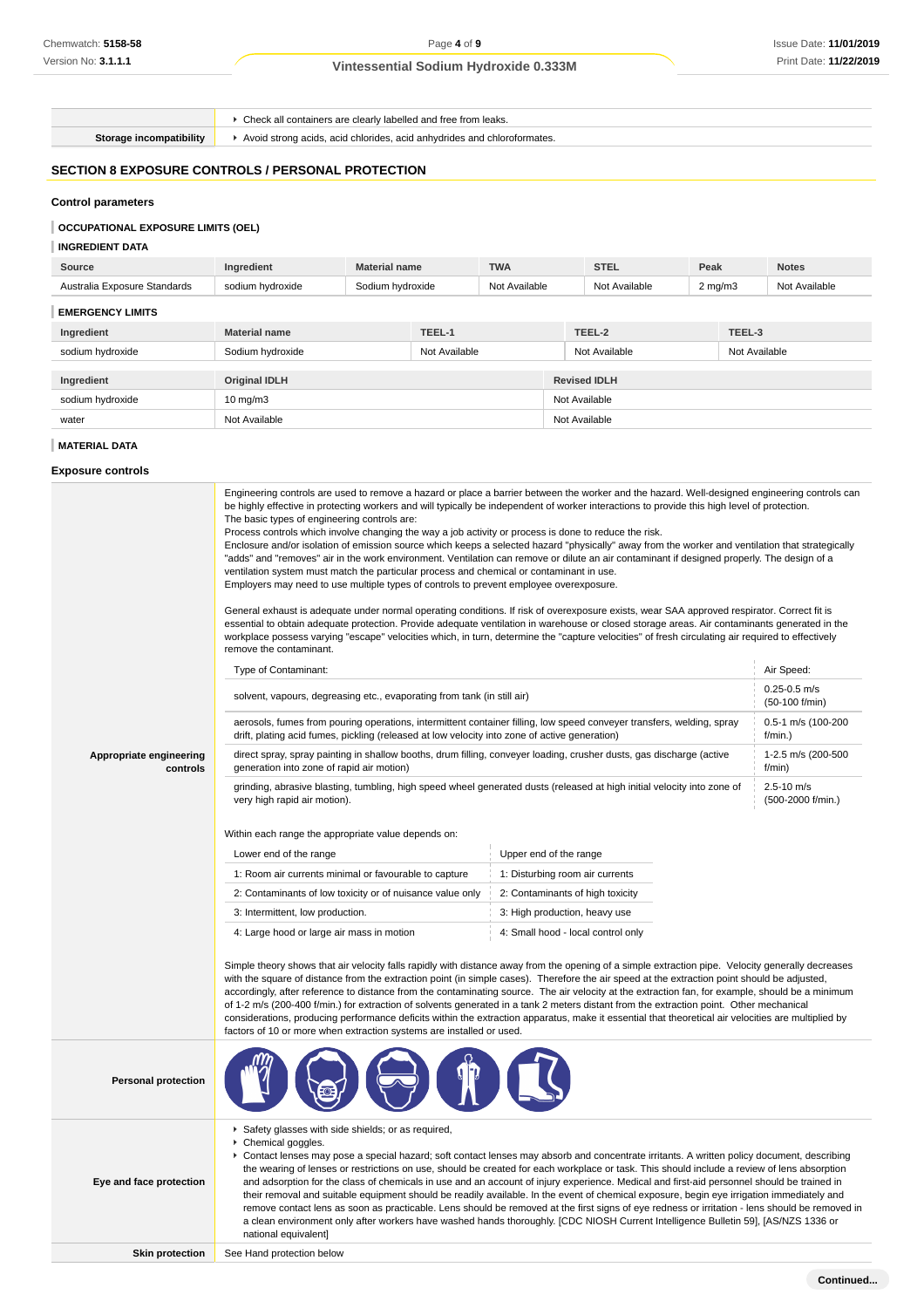| Hands/feet protection  | ▶ Wear chemical protective gloves, e.g. PVC.<br>▶ Wear safety footwear or safety gumboots, e.g. Rubber |
|------------------------|--------------------------------------------------------------------------------------------------------|
| <b>Body protection</b> | See Other protection below                                                                             |
| Other protection       | • Overalls.<br>Evewash unit.                                                                           |

# **Recommended material(s)**

**GLOVE SELECTION INDEX**

Glove selection is based on a modified presentation of the:

 **"Forsberg Clothing Performance Index".**

 The effect(s) of the following substance(s) are taken into account in the **computergenerated** selection:

Vintessential Sodium Hydroxide 0.333M

| <b>Material</b>       | <b>CPI</b> |
|-----------------------|------------|
| <b>BUTYL</b>          | A          |
| <b>NEOPRENE</b>       | A          |
| NAT+NEOPR+NITRILE     | C          |
| <b>NATURAL RUBBER</b> | C          |
| NATURAL+NEOPRENE      | C          |
| NEOPRENE/NATURAL      | C          |
| <b>NITRILE</b>        | C          |
| NITRILE+PVC           | C          |
| PE                    | C          |
| PE/EVAL/PE            | C          |
| <b>PVA</b>            | C          |
| <b>PVC</b>            | C          |
| SARANEX-23            | C          |
| SARANEX-23 2-PLY      | C          |
| <b>TEFLON</b>         | C          |
| <b>VITON</b>          | C          |
| VITON/CHLOROBUTYL     | C          |

#### **Respiratory protection**

Particulate. (AS/NZS 1716 & 1715, EN 143:2000 & 149:001, ANSI Z88 or national equivalent)

Selection of the Class and Type of respirator will depend upon the level of breathing zone contaminant and the chemical nature of the contaminant. Protection Factors (defined as the ratio of contaminant outside and inside the mask) may also be important.

| Required<br>minimum<br>protection factor | Maximum gas/vapour<br>concentration present in air<br>p.p.m. (by volume) | Half-face<br>Respirator         | <b>Full-Face</b><br>Respirator   |
|------------------------------------------|--------------------------------------------------------------------------|---------------------------------|----------------------------------|
| up to 10                                 | 1000                                                                     | -AUS / Class1<br>P <sub>2</sub> |                                  |
| up to $50$                               | 1000                                                                     | ٠                               | -AUS / Class<br>1 P <sub>2</sub> |
| up to 50                                 | 5000                                                                     | Airline *                       |                                  |
| up to $100$                              | 5000                                                                     | ٠                               | $-2P2$                           |
| up to $100$                              | 10000                                                                    | ٠                               | $-3P2$                           |
| $100+$                                   |                                                                          |                                 | Airline**                        |

\* - Continuous Flow \*\* - Continuous-flow or positive pressure demand A(All classes) = Organic vapours, B AUS or B1 = Acid gasses, B2 = Acid gas or hydrogen cyanide(HCN), B3 = Acid gas or hydrogen cyanide(HCN), E = Sulfur dioxide(SO2), G = Agricultural chemicals, K = Ammonia(NH3), Hg = Mercury, NO = Oxides of nitrogen, MB = Methyl bromide, AX = Low boiling point organic compounds(below 65 degC)

\* CPI - Chemwatch Performance Index

A: Best Selection

B: Satisfactory; may degrade after 4 hours continuous immersion

C: Poor to Dangerous Choice for other than short term immersion

**NOTE**: As a series of factors will influence the actual performance of the glove, a final selection must be based on detailed observation. -

\* Where the glove is to be used on a short term, casual or infrequent basis, factors such as "feel" or convenience (e.g. disposability), may dictate a choice of gloves which might otherwise be unsuitable following long-term or frequent use. A qualified practitioner should be consulted.

### **SECTION 9 PHYSICAL AND CHEMICAL PROPERTIES**

#### **Information on basic physical and chemical properties**

| Appearance                                      | Clear colourless alkaline liquid with no odour; mixes with water. |                                            |                |  |  |
|-------------------------------------------------|-------------------------------------------------------------------|--------------------------------------------|----------------|--|--|
|                                                 |                                                                   |                                            |                |  |  |
| <b>Physical state</b>                           | Liquid                                                            | Relative density (Water = 1)               | 1.0            |  |  |
| Odour                                           | Not Available                                                     | Partition coefficient n-octanol<br>/ water | Not Available  |  |  |
| <b>Odour threshold</b>                          | Not Available                                                     | Auto-ignition temperature (°C)             | Not Applicable |  |  |
| pH (as supplied)                                | 14                                                                | <b>Decomposition temperature</b>           | Not Available  |  |  |
| Melting point / freezing point<br>(°C)          | Not Available                                                     | Viscosity (cSt)                            | Not Available  |  |  |
| Initial boiling point and boiling<br>range (°C) | Not Available                                                     | Molecular weight (g/mol)                   | Not Applicable |  |  |
| Flash point (°C)                                | Not Applicable                                                    | <b>Taste</b>                               | Not Available  |  |  |
| <b>Evaporation rate</b>                         | Not Available                                                     | <b>Explosive properties</b>                | Not Available  |  |  |
| Flammability                                    | Not Applicable                                                    | <b>Oxidising properties</b>                | Not Available  |  |  |
| Upper Explosive Limit (%)                       | Not Applicable                                                    | Surface Tension (dyn/cm or<br>$mN/m$ )     | Not Available  |  |  |
| Lower Explosive Limit (%)                       | Not Applicable                                                    | <b>Volatile Component (%vol)</b>           | Not Available  |  |  |
| Vapour pressure (kPa)                           | 2.3 @ 20 C                                                        | Gas group                                  | Not Available  |  |  |
| Solubility in water                             | Miscible                                                          | pH as a solution (1%)                      | Not Available  |  |  |
| Vapour density (Air = 1)                        | Not Available                                                     | VOC g/L                                    | Not Available  |  |  |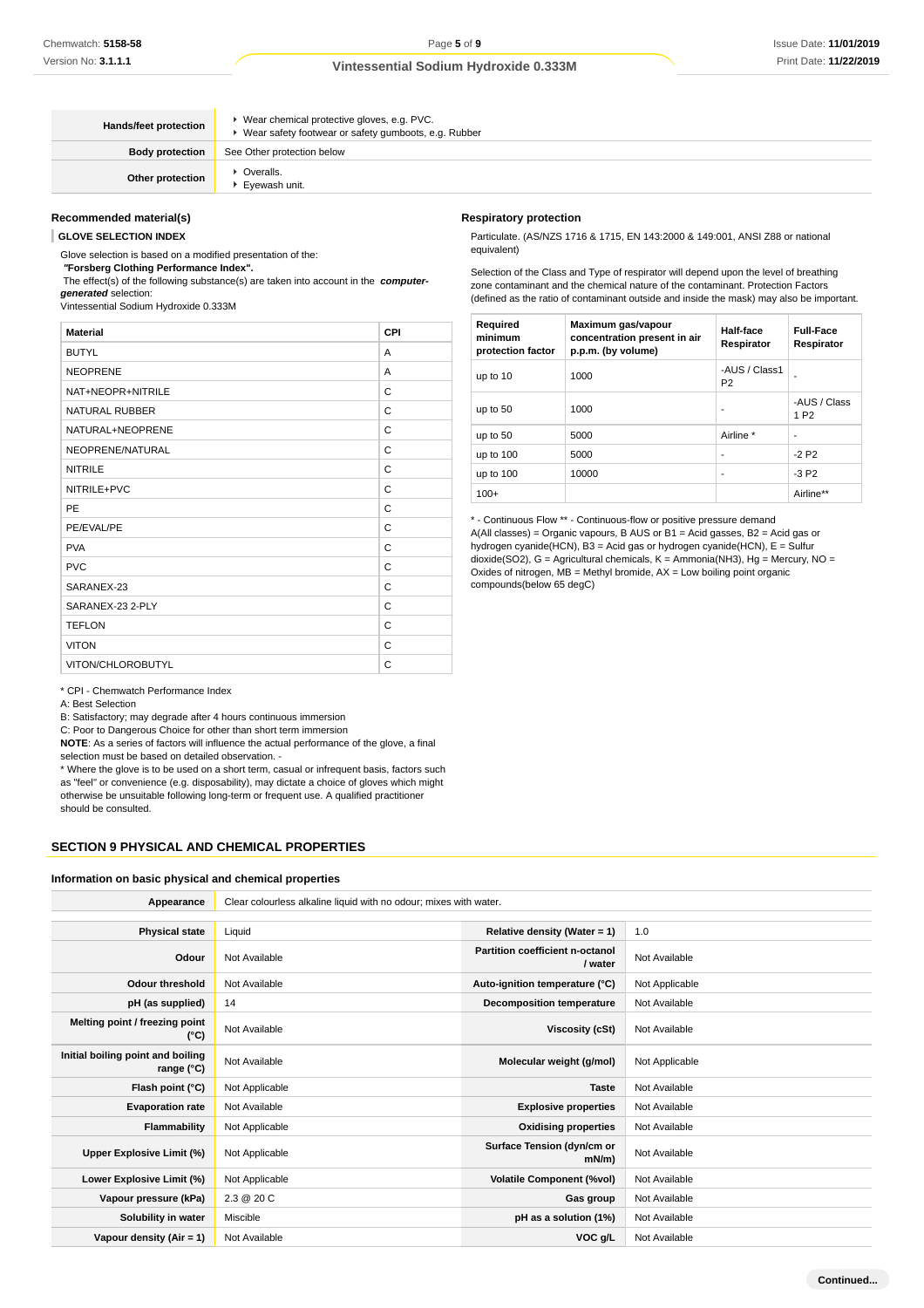# **SECTION 10 STABILITY AND REACTIVITY**

| Reactivity                                 | See section 7                                                                                                                        |
|--------------------------------------------|--------------------------------------------------------------------------------------------------------------------------------------|
| <b>Chemical stability</b>                  | • Unstable in the presence of incompatible materials.<br>▶ Product is considered stable.<br>Hazardous polymerisation will not occur. |
| Possibility of hazardous<br>reactions      | See section 7                                                                                                                        |
| <b>Conditions to avoid</b>                 | See section 7                                                                                                                        |
| Incompatible materials                     | See section 7                                                                                                                        |
| <b>Hazardous decomposition</b><br>products | See section 5                                                                                                                        |

# **SECTION 11 TOXICOLOGICAL INFORMATION**

### **Information on toxicological effects**

| <b>Inhaled</b>       | Not normally a hazard due to non-volatile nature of product                                                                                                                                                                                                                                                                                                                                                                                                                                                                                                                                                                                                                                                                                                                     |
|----------------------|---------------------------------------------------------------------------------------------------------------------------------------------------------------------------------------------------------------------------------------------------------------------------------------------------------------------------------------------------------------------------------------------------------------------------------------------------------------------------------------------------------------------------------------------------------------------------------------------------------------------------------------------------------------------------------------------------------------------------------------------------------------------------------|
| Ingestion            | Accidental ingestion of the material may be damaging to the health of the individual.<br>Ingestion may result in nausea, abdominal irritation, pain and vomiting                                                                                                                                                                                                                                                                                                                                                                                                                                                                                                                                                                                                                |
| <b>Skin Contact</b>  | The material may produce severe skin irritation after prolonged or repeated exposure, and may produce a contact dermatitis (nonallergic). This<br>form of dermatitis is often characterised by skin redness (erythema) thickening of the epidermis.<br>Histologically there may be intercellular oedema of the spongy layer (spongiosis) and intracellular oedema of the epidermis. Prolonged contact is<br>unlikely, given the severity of response, but repeated exposures may produce severe ulceration.<br>Entry into the blood-stream through, for example, cuts, abrasions, puncture wounds or lesions, may produce systemic injury with harmful effects.<br>Examine the skin prior to the use of the material and ensure that any external damage is suitably protected. |
| Eye                  | The material may produce severe irritation to the eye causing pronounced inflammation. Repeated or prolonged exposure to irritants may<br>produce conjunctivitis.                                                                                                                                                                                                                                                                                                                                                                                                                                                                                                                                                                                                               |
| Chronic              | Prolonged or repeated skin contact may cause drying with cracking, irritation and possible dermatitis following.                                                                                                                                                                                                                                                                                                                                                                                                                                                                                                                                                                                                                                                                |
|                      |                                                                                                                                                                                                                                                                                                                                                                                                                                                                                                                                                                                                                                                                                                                                                                                 |
| Vintossantial Sodium | <b>TOXICITY</b><br><b>IRRITATION</b>                                                                                                                                                                                                                                                                                                                                                                                                                                                                                                                                                                                                                                                                                                                                            |

| <b>Vintessential Sodium</b> | <b>TOXIGHY</b>                                                                                                                                                                                                                  | <b>IKKIJAIJON</b>                            |  |
|-----------------------------|---------------------------------------------------------------------------------------------------------------------------------------------------------------------------------------------------------------------------------|----------------------------------------------|--|
| Hydroxide 0.333M            | Not Available                                                                                                                                                                                                                   | Not Available                                |  |
|                             | <b>TOXICITY</b>                                                                                                                                                                                                                 | <b>IRRITATION</b>                            |  |
|                             | Dermal (rabbit) LD50: 1350 mg/kg <sup>[2]</sup>                                                                                                                                                                                 | Eye (rabbit): 0.05 mg/24h SEVERE             |  |
|                             |                                                                                                                                                                                                                                 | Eye (rabbit):1 mg/24h SEVERE                 |  |
| sodium hydroxide            |                                                                                                                                                                                                                                 | Eye (rabbit):1 mg/30s rinsed-SEVERE          |  |
|                             |                                                                                                                                                                                                                                 | Eye: adverse effect observed (irritating)[1] |  |
|                             |                                                                                                                                                                                                                                 | Skin (rabbit): 500 mg/24h SEVERE             |  |
|                             |                                                                                                                                                                                                                                 | Skin: adverse effect observed (corrosive)[1] |  |
|                             | <b>TOXICITY</b>                                                                                                                                                                                                                 | <b>IRRITATION</b>                            |  |
| water                       | Oral (rat) LD50: >90000 mg/kg[2]                                                                                                                                                                                                | Not Available                                |  |
| Legend:                     | 1. Value obtained from Europe ECHA Registered Substances - Acute toxicity 2.* Value obtained from manufacturer's SDS. Unless otherwise<br>specified data extracted from RTECS - Register of Toxic Effect of chemical Substances |                                              |  |

| <b>SODIUM HYDROXIDE</b>                     | Asthma-like symptoms may continue for months or even years after exposure to the material ceases. This may be due to a non-allergenic<br>condition known as reactive airways dysfunction syndrome (RADS) which can occur following exposure to high levels of highly irritating<br>compound. Key criteria for the diagnosis of RADS include the absence of preceding respiratory disease, in a non-atopic individual, with abrupt<br>onset of persistent asthma-like symptoms within minutes to hours of a documented exposure to the irritant. A reversible airflow pattern, on<br>spirometry, with the presence of moderate to severe bronchial hyperreactivity on methacholine challenge testing and the lack of minimal<br>lymphocytic inflammation, without eosinophilia, have also been included in the criteria for diagnosis of RADS. RADS (or asthma) following an<br>irritating inhalation is an infrequent disorder with rates related to the concentration of and duration of exposure to the irritating substance.<br>Industrial bronchitis, on the other hand, is a disorder that occurs as result of exposure due to high concentrations of irritating substance (often<br>particulate in nature) and is completely reversible after exposure ceases. The disorder is characterised by dyspnea, cough and mucus<br>production.<br>The material may produce severe irritation to the eye causing pronounced inflammation. Repeated or prolonged exposure to irritants may<br>produce conjunctivitis.<br>The material may produce severe skin irritation after prolonged or repeated exposure, and may produce a contact dermatitis (nonallergic). This<br>form of dermatitis is often characterised by skin redness (erythema) thickening of the epidermis.<br>Histologically there may be intercellular oedema of the spongy layer (spongiosis) and intracellular oedema of the epidermis. Prolonged contact is<br>unlikely, given the severity of response, but repeated exposures may produce severe ulceration. |                                 |   |  |  |  |
|---------------------------------------------|-----------------------------------------------------------------------------------------------------------------------------------------------------------------------------------------------------------------------------------------------------------------------------------------------------------------------------------------------------------------------------------------------------------------------------------------------------------------------------------------------------------------------------------------------------------------------------------------------------------------------------------------------------------------------------------------------------------------------------------------------------------------------------------------------------------------------------------------------------------------------------------------------------------------------------------------------------------------------------------------------------------------------------------------------------------------------------------------------------------------------------------------------------------------------------------------------------------------------------------------------------------------------------------------------------------------------------------------------------------------------------------------------------------------------------------------------------------------------------------------------------------------------------------------------------------------------------------------------------------------------------------------------------------------------------------------------------------------------------------------------------------------------------------------------------------------------------------------------------------------------------------------------------------------------------------------------------------------------------------------------------------------------------------|---------------------------------|---|--|--|--|
| <b>WATER</b>                                | No significant acute toxicological data identified in literature search.                                                                                                                                                                                                                                                                                                                                                                                                                                                                                                                                                                                                                                                                                                                                                                                                                                                                                                                                                                                                                                                                                                                                                                                                                                                                                                                                                                                                                                                                                                                                                                                                                                                                                                                                                                                                                                                                                                                                                          |                                 |   |  |  |  |
|                                             |                                                                                                                                                                                                                                                                                                                                                                                                                                                                                                                                                                                                                                                                                                                                                                                                                                                                                                                                                                                                                                                                                                                                                                                                                                                                                                                                                                                                                                                                                                                                                                                                                                                                                                                                                                                                                                                                                                                                                                                                                                   |                                 |   |  |  |  |
| <b>Acute Toxicity</b>                       | ×<br>×<br>Carcinogenicity                                                                                                                                                                                                                                                                                                                                                                                                                                                                                                                                                                                                                                                                                                                                                                                                                                                                                                                                                                                                                                                                                                                                                                                                                                                                                                                                                                                                                                                                                                                                                                                                                                                                                                                                                                                                                                                                                                                                                                                                         |                                 |   |  |  |  |
| <b>Skin Irritation/Corrosion</b>            | ✔                                                                                                                                                                                                                                                                                                                                                                                                                                                                                                                                                                                                                                                                                                                                                                                                                                                                                                                                                                                                                                                                                                                                                                                                                                                                                                                                                                                                                                                                                                                                                                                                                                                                                                                                                                                                                                                                                                                                                                                                                                 | ×<br><b>Reproductivity</b>      |   |  |  |  |
| <b>Serious Eye Damage/Irritation</b>        | ✔                                                                                                                                                                                                                                                                                                                                                                                                                                                                                                                                                                                                                                                                                                                                                                                                                                                                                                                                                                                                                                                                                                                                                                                                                                                                                                                                                                                                                                                                                                                                                                                                                                                                                                                                                                                                                                                                                                                                                                                                                                 | <b>STOT - Single Exposure</b>   | × |  |  |  |
| <b>Respiratory or Skin</b><br>sensitisation | ×                                                                                                                                                                                                                                                                                                                                                                                                                                                                                                                                                                                                                                                                                                                                                                                                                                                                                                                                                                                                                                                                                                                                                                                                                                                                                                                                                                                                                                                                                                                                                                                                                                                                                                                                                                                                                                                                                                                                                                                                                                 | <b>STOT - Repeated Exposure</b> | × |  |  |  |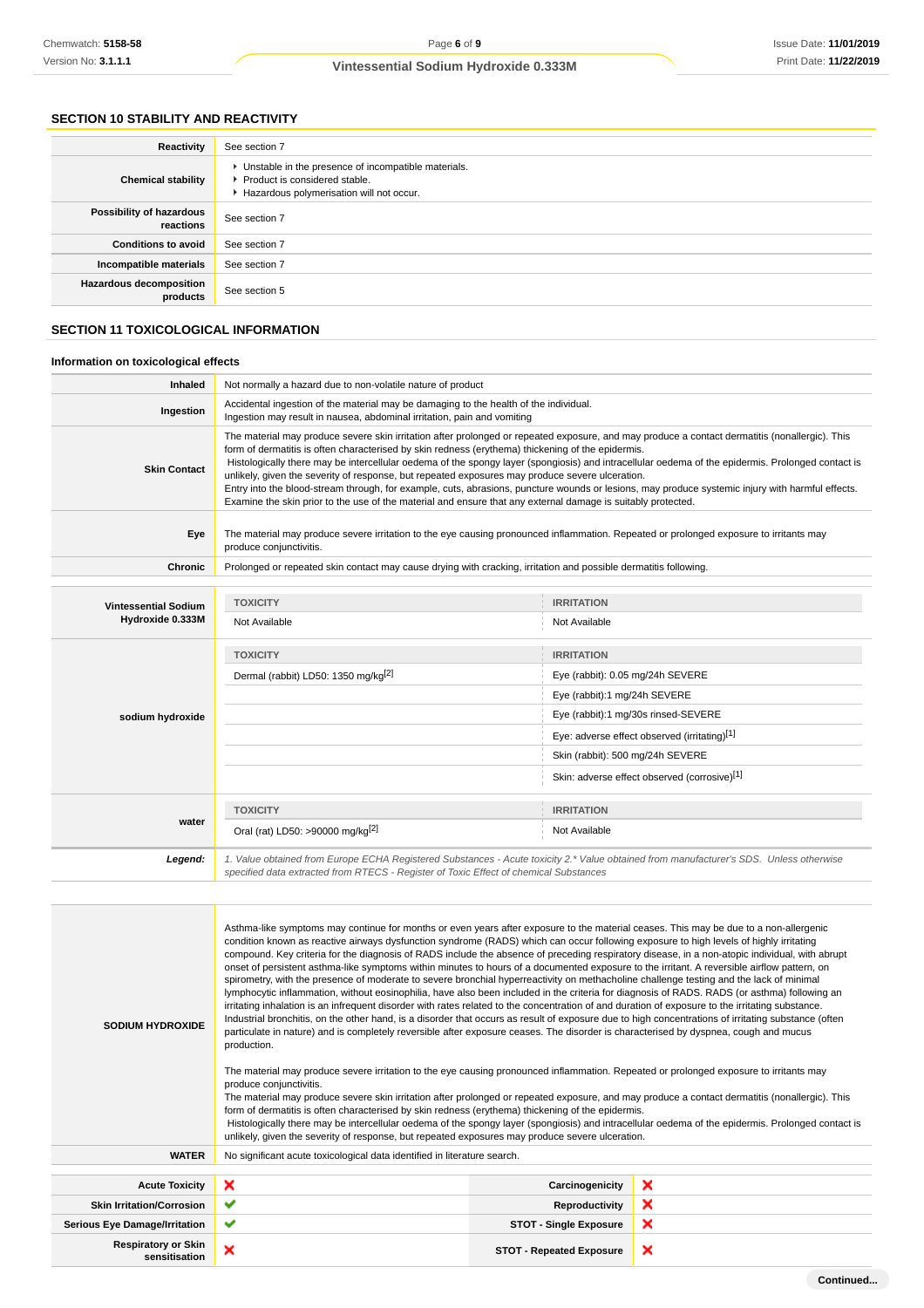**Mutagenicity X Aspiration Hazard** 

Legend:  $\mathsf{X}$  – Data either not available or does not fill the criteria for classification  $\blacktriangleright$  – Data available to make classification

×

## **SECTION 12 ECOLOGICAL INFORMATION**

### **Toxicity**

| <b>Vintessential Sodium</b><br>Hydroxide 0.333M | <b>ENDPOINT</b>  | <b>TEST DURATION (HR)</b>                                                                                                                     | <b>SPECIES</b>                | VALUE            | <b>SOURCE</b>    |
|-------------------------------------------------|------------------|-----------------------------------------------------------------------------------------------------------------------------------------------|-------------------------------|------------------|------------------|
|                                                 | Not<br>Available | Not Available                                                                                                                                 | Not Available                 | Not<br>Available | Not<br>Available |
|                                                 | <b>ENDPOINT</b>  | <b>TEST DURATION (HR)</b>                                                                                                                     | <b>SPECIES</b>                | <b>VALUE</b>     | <b>SOURCE</b>    |
|                                                 | <b>LC50</b>      | 96                                                                                                                                            | Fish                          | 125mg/L          | 4                |
| sodium hydroxide                                | EC50             | 48                                                                                                                                            | Crustacea                     | 40.4mg/L         | $\overline{2}$   |
|                                                 | <b>EC50</b>      | 96                                                                                                                                            | Algae or other aquatic plants | 3180000mg/L      | 3                |
|                                                 | <b>NOEC</b>      | 96                                                                                                                                            | Fish                          | 56mg/L           | 4                |
|                                                 | <b>ENDPOINT</b>  |                                                                                                                                               | <b>SPECIES</b>                | <b>VALUE</b>     | <b>SOURCE</b>    |
|                                                 |                  | <b>TEST DURATION (HR)</b>                                                                                                                     |                               |                  |                  |
| water                                           | LC50             | 96                                                                                                                                            | Fish                          | 897.520mg/L      | 3                |
|                                                 | EC50             | 96                                                                                                                                            | Algae or other aquatic plants | 8768.874mg/L     | 3                |
| Legend:                                         |                  | Extracted from 1. IUCLID Toxicity Data 2. Europe ECHA Registered Substances - Ecotoxicological Information - Aquatic Toxicity 3. EPIWIN Suite |                               |                  |                  |

V3.12 (QSAR) - Aquatic Toxicity Data (Estimated) 4. US EPA, Ecotox database - Aquatic Toxicity Data 5. ECETOC Aquatic Hazard Assessment Data 6. NITE (Japan) - Bioconcentration Data 7. METI (Japan) - Bioconcentration Data 8. Vendor Data

### **DO NOT** discharge into sewer or waterways.

## **Persistence and degradability**

| Ingredient       | Persistence: Water/Soil | Persistence: Air |
|------------------|-------------------------|------------------|
| sodium hydroxide | LOW                     | LOW              |
| water            | LOW<br>____             | LOW              |

### **Bioaccumulative potential**

| Ingredient       | <b>Bioaccumulation</b>    |
|------------------|---------------------------|
| sodium hydroxide | LOW (LogKOW = $-3.8796$ ) |
| water            | LOW (LogKOW = $-1.38$ )   |

# **Mobility in soil**

| Ingredient       | <b>Mobility</b>      |
|------------------|----------------------|
| sodium hydroxide | LOW ( $KOC = 14.3$ ) |
| water            | LOW (KOC = $14.3$ )  |

# **SECTION 13 DISPOSAL CONSIDERATIONS**

## **Waste treatment methods**

| ► Recycle wherever possible or consult manufacturer for recycling options.<br>Consult State Land Waste Management Authority for disposal.<br>Product / Packaging disposal<br>Treat and neutralise with dilute acid at an effluent treatment plant.<br>Recycle containers, otherwise dispose of in an authorised landfill. |
|---------------------------------------------------------------------------------------------------------------------------------------------------------------------------------------------------------------------------------------------------------------------------------------------------------------------------|
|---------------------------------------------------------------------------------------------------------------------------------------------------------------------------------------------------------------------------------------------------------------------------------------------------------------------------|

# **SECTION 14 TRANSPORT INFORMATION**

### **Labels Required**

| Marine Pollutant NO |    |
|---------------------|----|
| <b>HAZCHEM</b>      | 2R |

#### **Land transport (ADG)**

| <b>UN number</b>        | 1824<br>___                           |
|-------------------------|---------------------------------------|
| UN proper shipping name | <b>SODIUM HYDROXIDE</b><br>: SOLUTION |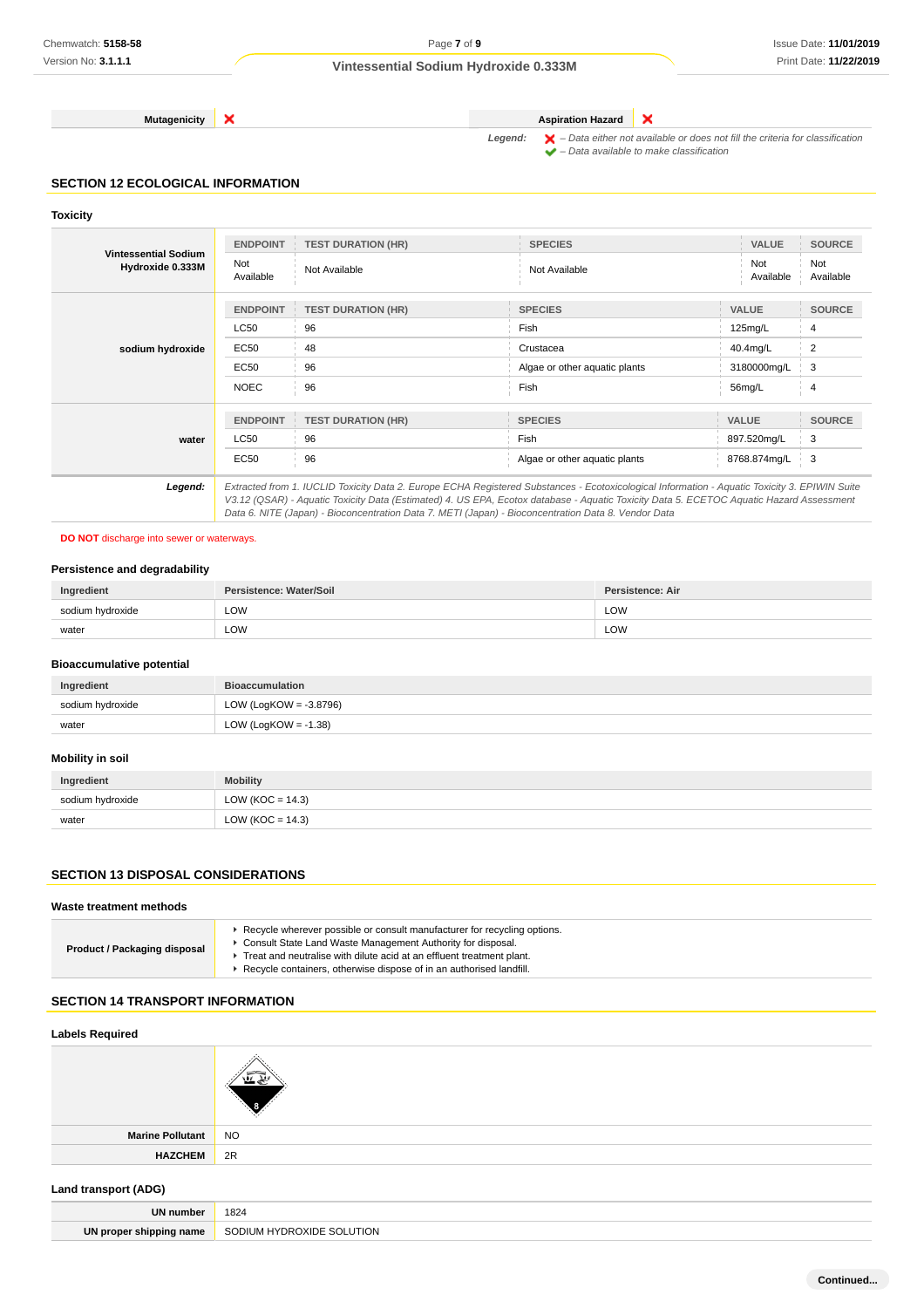| Transport hazard class(es)   | Class<br>8<br>Subrisk<br>Not Applicable             |  |
|------------------------------|-----------------------------------------------------|--|
| <b>Packing group</b>         | $\mathbf{m}$                                        |  |
| <b>Environmental hazard</b>  | Not Applicable                                      |  |
| Special precautions for user | Special provisions<br>223<br>5L<br>Limited quantity |  |

# **Air transport (ICAO-IATA / DGR)**

| UN number                    | 1824                                                                                                                                                                                                                                                                                        |                                                     |  |
|------------------------------|---------------------------------------------------------------------------------------------------------------------------------------------------------------------------------------------------------------------------------------------------------------------------------------------|-----------------------------------------------------|--|
| UN proper shipping name      | Sodium hydroxide solution                                                                                                                                                                                                                                                                   |                                                     |  |
| Transport hazard class(es)   | <b>ICAO/IATA Class</b><br>8<br>ICAO / IATA Subrisk<br>Not Applicable<br><b>ERG Code</b><br>8L                                                                                                                                                                                               |                                                     |  |
| Packing group                | $\mathbf{III}$                                                                                                                                                                                                                                                                              |                                                     |  |
| <b>Environmental hazard</b>  | Not Applicable                                                                                                                                                                                                                                                                              |                                                     |  |
| Special precautions for user | Special provisions<br>Cargo Only Packing Instructions<br>Cargo Only Maximum Qty / Pack<br>Passenger and Cargo Packing Instructions<br>Passenger and Cargo Maximum Qty / Pack<br>Passenger and Cargo Limited Quantity Packing Instructions<br>Passenger and Cargo Limited Maximum Qty / Pack | A3 A803<br>856<br>60 L<br>852<br>5 L<br>Y841<br>1 L |  |

# **Sea transport (IMDG-Code / GGVSee)**

| <b>UN number</b>             | 1824                                                                                              |
|------------------------------|---------------------------------------------------------------------------------------------------|
| UN proper shipping name      | SODIUM HYDROXIDE SOLUTION                                                                         |
| Transport hazard class(es)   | <b>IMDG Class</b><br>8<br>Not Applicable<br><b>IMDG Subrisk</b>                                   |
| Packing group                | $\mathbf{III}$                                                                                    |
| <b>Environmental hazard</b>  | Not Applicable                                                                                    |
| Special precautions for user | $F-A$ , S-B<br><b>EMS Number</b><br>Special provisions<br>223<br><b>Limited Quantities</b><br>5 L |

### **Transport in bulk according to Annex II of MARPOL and the IBC code**

Not Applicable

### **SECTION 15 REGULATORY INFORMATION**

**Safety, health and environmental regulations / legislation specific for the substance or mixture**

## **SODIUM HYDROXIDE IS FOUND ON THE FOLLOWING REGULATORY LISTS**

| Australia Dangerous Goods Code (ADG Code) - Dangerous Goods List                 | GESAMP/EHS Composite List - GESAMP Hazard Profiles                                                    |  |
|----------------------------------------------------------------------------------|-------------------------------------------------------------------------------------------------------|--|
| Australia Dangerous Goods Code (ADG Code) - List of Emergency Action Codes       | IMO IBC Code Chapter 17: Summary of minimum requirements                                              |  |
| Australia Exposure Standards                                                     | IMO Provisional Categorization of Liquid Substances - List 3: (Trade-named) mixtures                  |  |
| Australia Hazardous Chemical Information System (HCIS) - Hazardous Chemicals     | containing at least 99% by weight of components already assessed by IMO, presenting<br>safety hazards |  |
| Australia Inventory of Chemical Substances (AICS)                                |                                                                                                       |  |
| Australia Standard for the Uniform Scheduling of Medicines and Poisons (SUSMP) - | International Air Transport Association (IATA) Dangerous Goods Regulations                            |  |
| Schedule 10 / Appendix C                                                         | International Maritime Dangerous Goods Requirements (IMDG Code)                                       |  |
| Australia Standard for the Uniform Scheduling of Medicines and Poisons (SUSMP) - | United Nations Recommendations on the Transport of Dangerous Goods Model                              |  |
| Schedule 5                                                                       | Regulations                                                                                           |  |
|                                                                                  |                                                                                                       |  |
| WATER IS FOUND ON THE FOLLOWING REGULATORY LISTS                                 |                                                                                                       |  |
| Australia Inventory of Chemical Substances (AICS)                                | IMO IBC Code Chapter 18: List of products to which the Code does not apply                            |  |

#### **National Inventory Status**

| <b>National Inventory</b> | <b>Status</b>                |
|---------------------------|------------------------------|
| Australia - AICS          | Yes                          |
| Canada - DSL              | Yes                          |
| Canada - NDSL             | No (water; sodium hydroxide) |